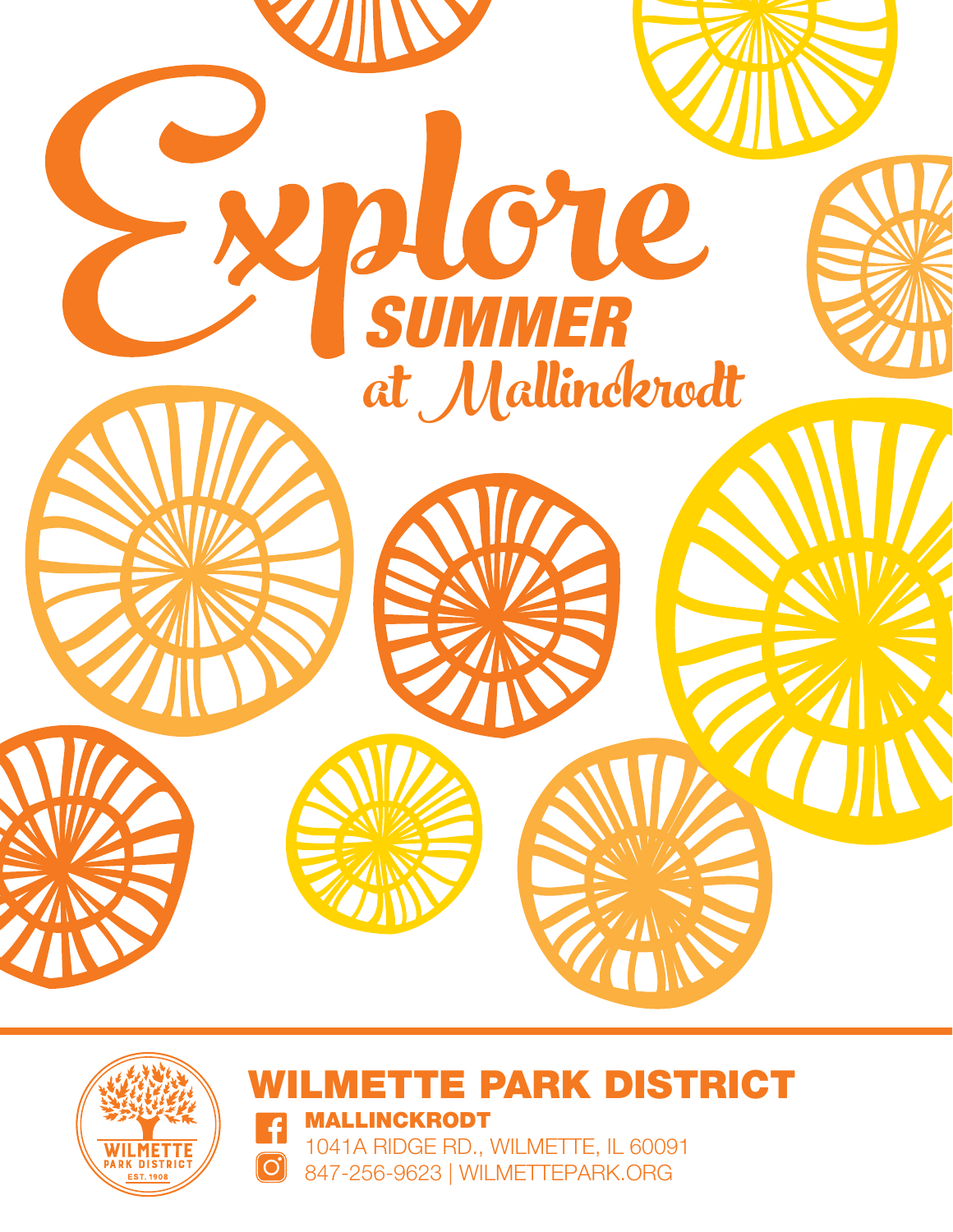# SUMMER FITNESS SCHEDULE AT MALLINCKRODT

# **MONDAY**

| Time              | <b>Class</b>             | <b>Type</b> | <b>Dates</b> | <b>Fees</b>       | Code      |
|-------------------|--------------------------|-------------|--------------|-------------------|-----------|
| $9:30-10:30$ a.m. | <b>Strength Training</b> | In-Person   | $6/13 - 8/8$ | M-\$96 / NM-\$120 | 531043-01 |
|                   |                          | Virtual     | $6/13 - 8/8$ | M-\$96 / NM-\$120 | 531043-03 |
| 11 $a.m.-Noon$    | Tai Chi                  | In-Person   | $6/13 - 8/8$ | M-\$96 / NM-\$120 | 531007-01 |
|                   |                          |             |              |                   |           |

# TUESDAY

| Time                   | <b>Class</b>       | <b>Type</b> | <b>Dates</b> | <b>Fees</b>                  | Code      |
|------------------------|--------------------|-------------|--------------|------------------------------|-----------|
| 11:45 a.m. -12:45 p.m. | Low Impact Fitness | In-Person   | $6/14 - 8/9$ | M-\$108 / NM-\$135 531563-01 |           |
|                        |                    | Virtual     | $6/14 - 8/9$ | M-\$108 / NM-\$135           | 531563-02 |

# WEDNESDAY

| Time                | <b>Class</b>   | <b>Type</b>    | <b>Dates</b>  | <b>Fees</b>        | Code      |
|---------------------|----------------|----------------|---------------|--------------------|-----------|
| $9:30 - 10:30$ a.m. | <b>Pilates</b> | In-Person      | $6/15 - 8/10$ | M-\$108 / NM-\$135 | 531483-01 |
|                     |                | <b>Virtual</b> | $6/15 - 8/10$ | M-\$108 / NM-\$135 | 531483-02 |
| 10:45-11:30 a.m.    | Sit & Stretch  | In-Person      | $6/15 - 8/10$ | M-\$90 / NM-\$112  | 531649-01 |
|                     |                | <b>Virtual</b> | $6/15 - 8/10$ | M-\$90 / MN-\$112  | 531649-02 |

# THURSDAY

| <b>Time</b>         | <b>Class</b>             | <b>Type</b>    | <b>Dates</b>  | <b>Fees</b>        | Code      |
|---------------------|--------------------------|----------------|---------------|--------------------|-----------|
| $9:30 - 10:30$ a.m. | <b>Strength Training</b> | In-Person      | $6/16 - 8/11$ | M-\$108 / NM-\$135 | 531043-02 |
|                     |                          | <b>Virtual</b> | $6/16 - 8/11$ | M-\$108 / NM-\$135 | 531043-04 |
| 10-11 $a.m.$        | <b>BeMoved</b>           | In-Person      | $6/16 - 8/4$  | M-\$96 / NM-\$120  | 531622-01 |
| 11 a.m.-Noon        | Tai Chi                  | In-Person      | $6/16 - 8/11$ | M-\$108 / NM-\$135 | 531007-02 |

# FRIDAY

| <b>Time</b>          | <b>Class</b>       | <b>Type</b>    | <b>Dates</b>  | <b>Fees</b>        | <b>Code</b> |
|----------------------|--------------------|----------------|---------------|--------------------|-------------|
| $9:15-10:15$ a.m.    | Zumba              | In-Person      | $6/17 - 8/12$ | M-\$108 / NM-\$135 | 531551-01   |
| $10:15 - 11:15$ a.m. | Dynamic St. & Bal. | In-Person      | $6/17 - 8/12$ | M-\$108 / NM-\$135 | 531155-01   |
|                      |                    | <b>Virtual</b> | $6/17 - 8/12$ | M-\$108 / NM-\$135 | 531155-02   |
| $11:15$ a.m. - Noon  | Sit & Be Fit       | In-Person      | $6/17 - 8/12$ | M-\$90 / NM-\$112  | 531649-03   |
|                      |                    | <b>Virtual</b> | $6/17 - 8/12$ | M-\$90 / MN-\$112  | 531649-04   |

*\*For fitness class descriptions and more information, visit our website or contact the Mallinckrodt front desk! Details at the end of the newsletter.*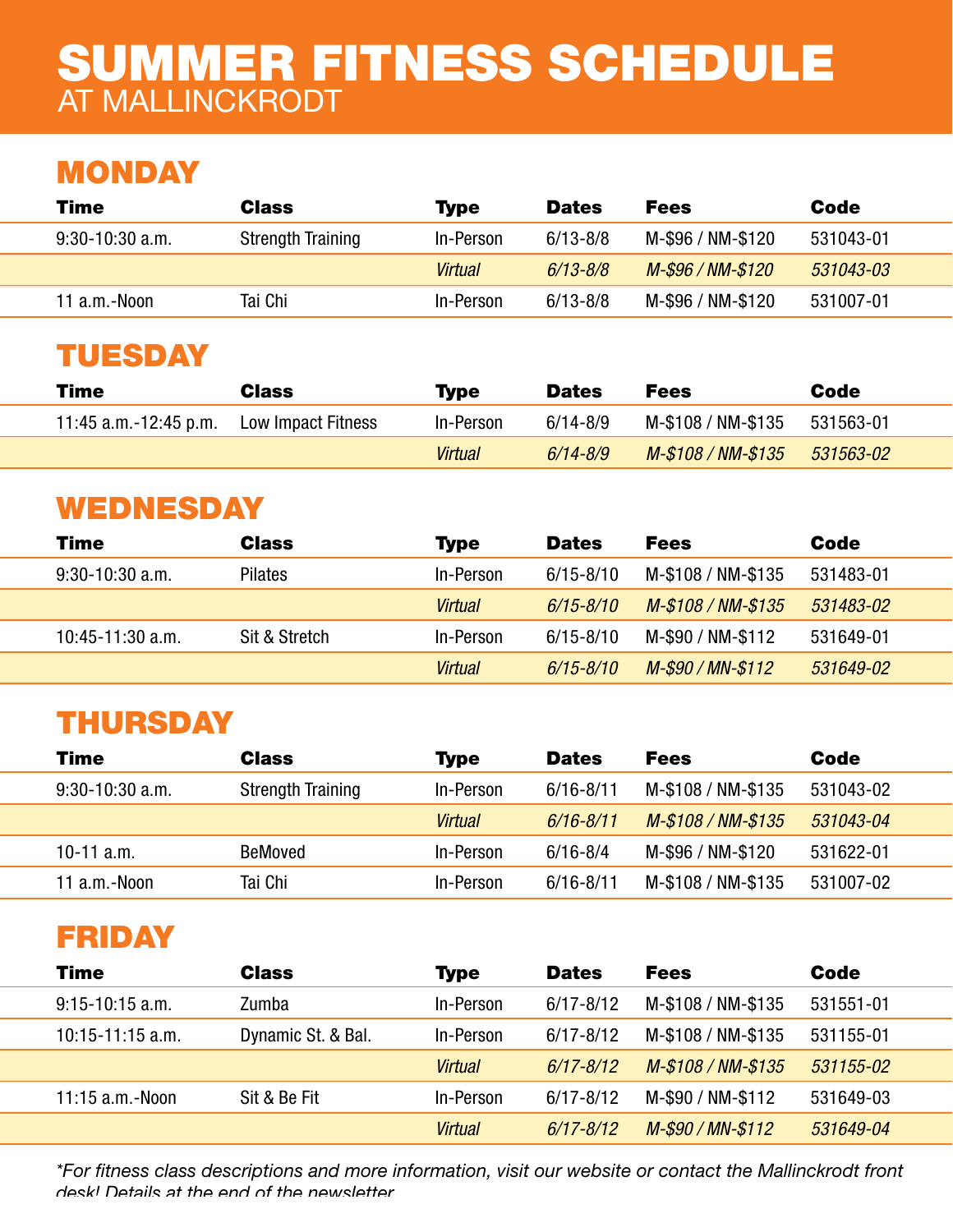# CARDS, GAMES AND SPECIAL INTEREST

### WATERCOLOR CLASS

#### Age 21 & up

Navigate techniques, materials, color, drawing and inspiration to paint in watercolor. Students at all levels will have fun creating satisfying projects in watercolor and building their skills. Instructor: Nancy Rose. No class May 30 and June 6

*531087-01 Monday 1-3:30 p.m. 5/16-6/27 M-\$115 / NM-\$138*

## FREE GALLERY RECEPTION FOR STUDENTS

All ages Join us to celebrate our artists' work! This Gallery Reception is free, but please register to RSVP.

*531087-02 Thursday 5:30-7 p.m. 6/30 FREE*

## PHOTOGRAPHY CLASS

Age 16 & up

Learn to take stunning photos with a digital camera or even a cell phone! We'll cover the basic concepts of digital photography. Each week will focus on a different topic including exposure control, light, and composition, and in the end, putting it all together to tell your story. Instructor: Alan Golden

*531664-01 Wednesday 7-8 p.m. 6/8-8/10 \$187*

## CANASTA LESSONS

Age 21 & up

Learn to play the new Canasta! We will guide you through the basics and provide written rules. Invite your friends to learn with you, and join our weekly Wednesday morning games! Instructor: Sylvia Taflove.

| 531505-01 | Wednesday 10 a.m.-Noon | $6/8 - 6/29$ | M-\$52 / NM-\$65           |
|-----------|------------------------|--------------|----------------------------|
| 531505-02 | Wednesday 10 a.m.-Noon |              |                            |
| 531505-03 | Wednesday 10 a.m.-Noon |              | 8/10-8/31 M-\$52 / NM-\$65 |

## MAHJONGG LESSONS

Age 21 & up

Learn the basics or sharpen your skills in American Mahjongg, a game played by four people with unique tiles. Join the Center's friendly, active group on Friday mornings. Trained beginners are integrated right into the game! Instructor: Sylvia Taflove.

| 531506-02 | Friday | 10 a.m.-Noon | $6/10 - 7/1$ | M-\$52 / NM-\$65 |
|-----------|--------|--------------|--------------|------------------|
| 531506-04 | Friday | 10 a.m.-Noon | 7/15-8/5     | M-\$52 / NM-\$65 |
| 531506-06 | Friday | 10 a.m.-Noon | 8/13-9/2     | M-\$52 / NM-\$65 |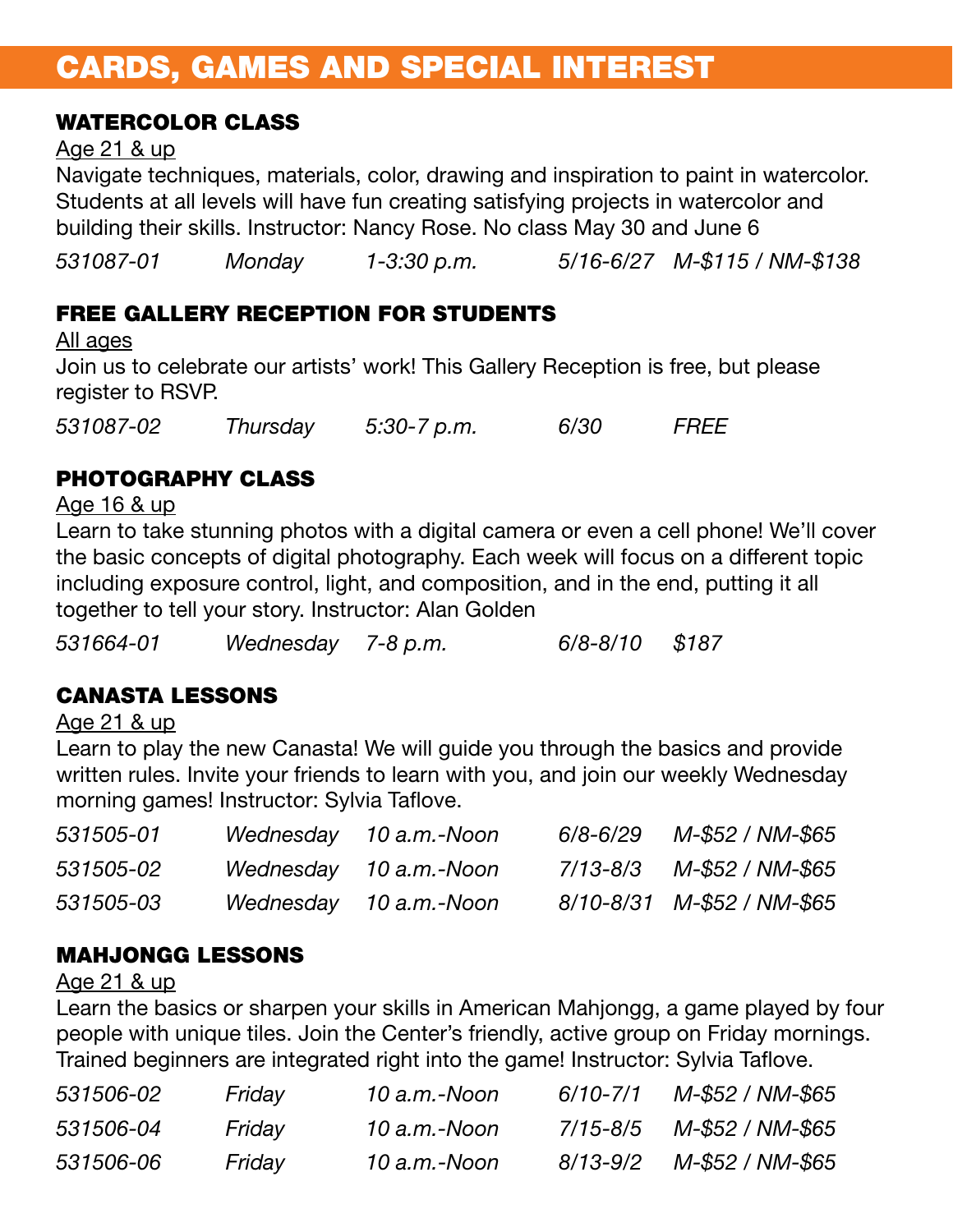# DAY ADVENTURES

### A DATE WITH THE THEATRE! SOUND OF MUSIC AT LINCOLNSHIRE MARRIOTT

#### Age 21 & up

Join the Von Trapp family in the true-life telling of one of history's most thrilling and inspirational stories, while enjoying the fan favorite soundtrack including, "Favorite Things" and "Edelweiss". We'll enjoy a stop for lunch before the show at Half Day Brewing Company. Fee includes, ticket, lunch and transportation.

*531615-01 Wednesday 10:30 a.m.-4 p.m. 6/1 M-\$75 / NM-\$94*

### FARMERS MARKET MANIA

#### Age 21 & up

Take a road trip with us to neighboring towns to visit other local farmers markets. Support local farmers and artisans while you shop for fresh produce, cheese, meats and other goods. Please bring a reusable shopping bag if possible. Fee includes transportation from Mallinckrodt to the market and back. We'll stop for a quick bite to eat on the way back (cost of lunch is not included).

|           | NORTHBROOK FARMERS MARKET:          |                                    |      |                |
|-----------|-------------------------------------|------------------------------------|------|----------------|
| 531657-01 |                                     | Wednesday $9:30$ a.m.-1 p.m.       | 6/8  | M-\$5 / NM-\$6 |
|           | <b>RAVINIA FARMERS MARKET:</b>      |                                    |      |                |
| 531657-02 |                                     | Wednesday $9:30$ a.m.-1 p.m. $7/6$ |      | M-\$5 / NM-\$6 |
|           | <b>LIBERTYVILLE FARMERS MARKET:</b> |                                    |      |                |
| 531657-03 |                                     | Wednesday $9:30$ a.m.-1 p.m.       | 8/31 | M-\$5 / NM-\$6 |

# THE DAY-TRIP OF DREAMS! LAKE GENEVA AND FITZGERALD'S FISH BOIL

Age 21 & up

We will head up to lovely Lake Geneva for a leisurely afternoon of shopping and beautiful lake views. After our free time in Lake Geneva, we'll stop at Fitzgerald's Genoa Junction, just a short drive away in Genoa City. Fitzgerald's is known for their Door County-style fish boil! Our dinner will include fresh cod, BBQ chicken, boiled red potatoes and onions, coleslaw, homemade rye bread and dessert. Price includes transportation and all-you-can-eat dinner.

*531616-01 Thursday 10:30 a.m.-7 p.m. 6/9 M-\$50 / NM-\$62*

# FOR THE CHOCO-HOLICS! MORKES CHOCOLATES/CHOCOLATE-MAKING CLASS

#### Age 21 & up

Celebrate National Chocolate Day as we take a trip to Morkes Chocolates in Palatine, where you will make your own chocolates to take home! After our 45-minute chocolate making class, we will head out for lunch to Jelly Cafe, included in the fee.

*531617-01 Thursday 10:30 a.m.-3 p.m. 7/7 M-\$52 / NM-\$65*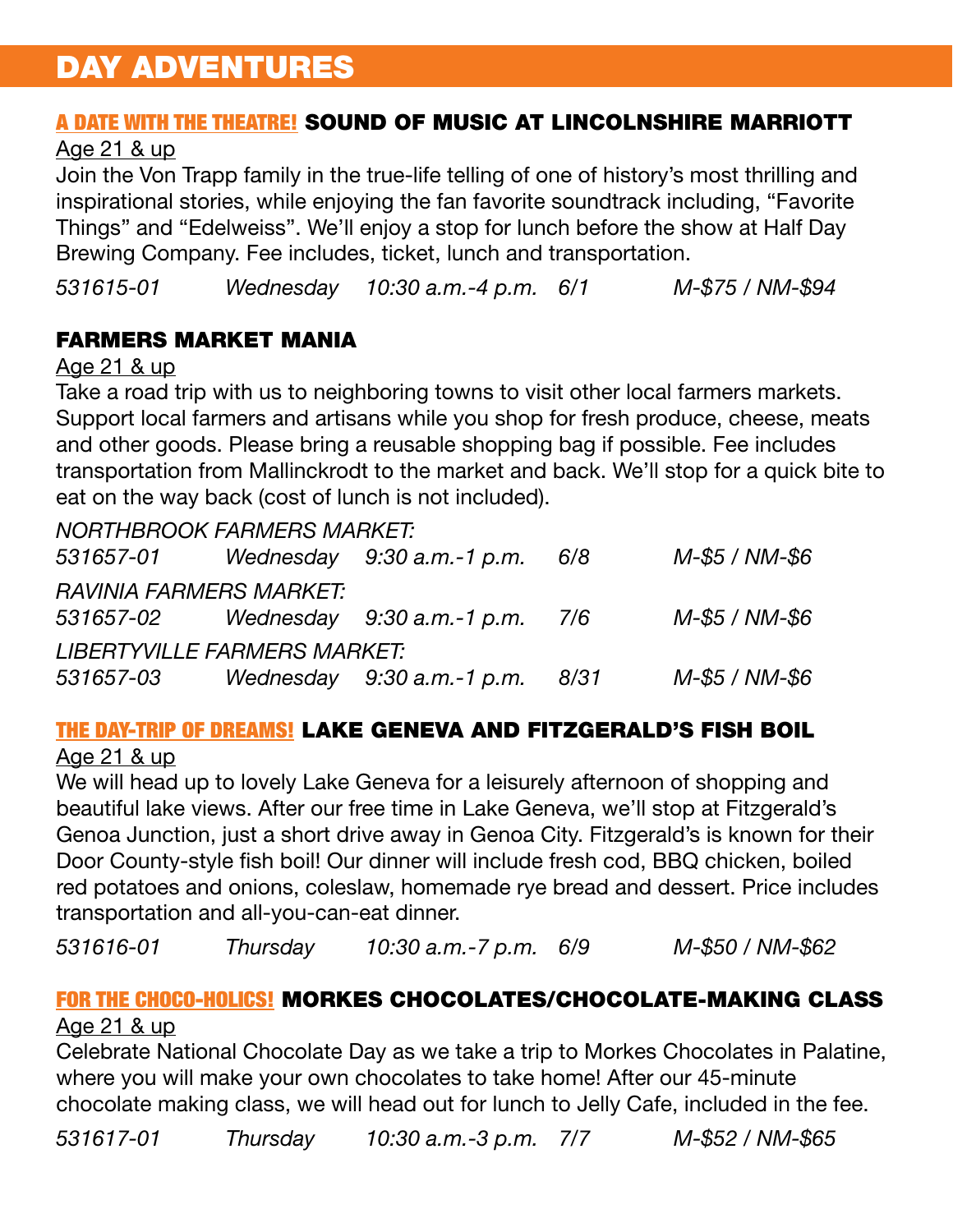# EVENTS & WORKSHOPS

### MEMBERSHIP RENEWAL EVENT: Grab & Go Lunch

Age 21 & up

Renew or start a new membership at Mallinckrodt! Existing members may also attend by adding on a Walking Club membership. Register, start your membership & pick up your complimentary boxed lunch\*. *This event is kindly sponsored by Citadel Healthcare.*

*\*Register in advance to pre-order your lunch. For lunch we'll enjoy Basic Belly Boxes from Potbelly's. Boxes come with a sandwich & chips - sandwiches include lettuce, tomato and condiment packets. Sandwich choices: Turkey Breast and Swiss, Veggie Melt, or Grilled Chicken & Cheddar*

FREE to new & renewing members!

*431656-01 Tuesday Noon-1 p.m. 5/24 FREE, Members Only* 

## MOVIE & POPCORN DAYS

Age 21 & up

Check out new releases as well as the classics with us! We'll serve popcorn and water to enjoy while watching the film. Check our web page for movie titles posted in June.

| 531651-02 | Monday | 1:30-3:30 p.m. | <i>6/20</i> | $M$ - $S$ FREE / NM- $$1$ |
|-----------|--------|----------------|-------------|---------------------------|
| 531651-03 | Monday | 1:30-3:30 p.m. | 7/18        | $M$ - $S$ FREE / NM- $$1$ |
| 531651-04 | Monday | 1:30-3:30 p.m. | 8/22        | $M$ - $$FREE / NM$ - $$1$ |

# BUILD A SUNDAE & CREATE A CRAFT

Age 21 & up

Get your creativity flowing as we create a patriotic craft just in time to display for 4th of July! Reward your hard work at our build-your-own ice cream sundae bar, including a wide selection of tasty toppings.

*531650-01 Friday 1-2:30 p.m. 6/24 M-\$5 / NM-\$7*

## TABLETOP CONTAINER GARDENS WORKSHOP

### Age 21 & up

Indoor plants add oxygen to the air and help reduce stress, as well as add a lovely organic element to your home. This workshop will provide step-by-step instructions for creating your own tabletop garden in a small glass or ceramic container, using plants, decorative stone, and miniature garden items. Join us to learn more about creative uses for houseplants. We provide all the materials.

*531655-01 Thursday 3-4:30 p.m. 6/30 M-\$15 / NM-\$19*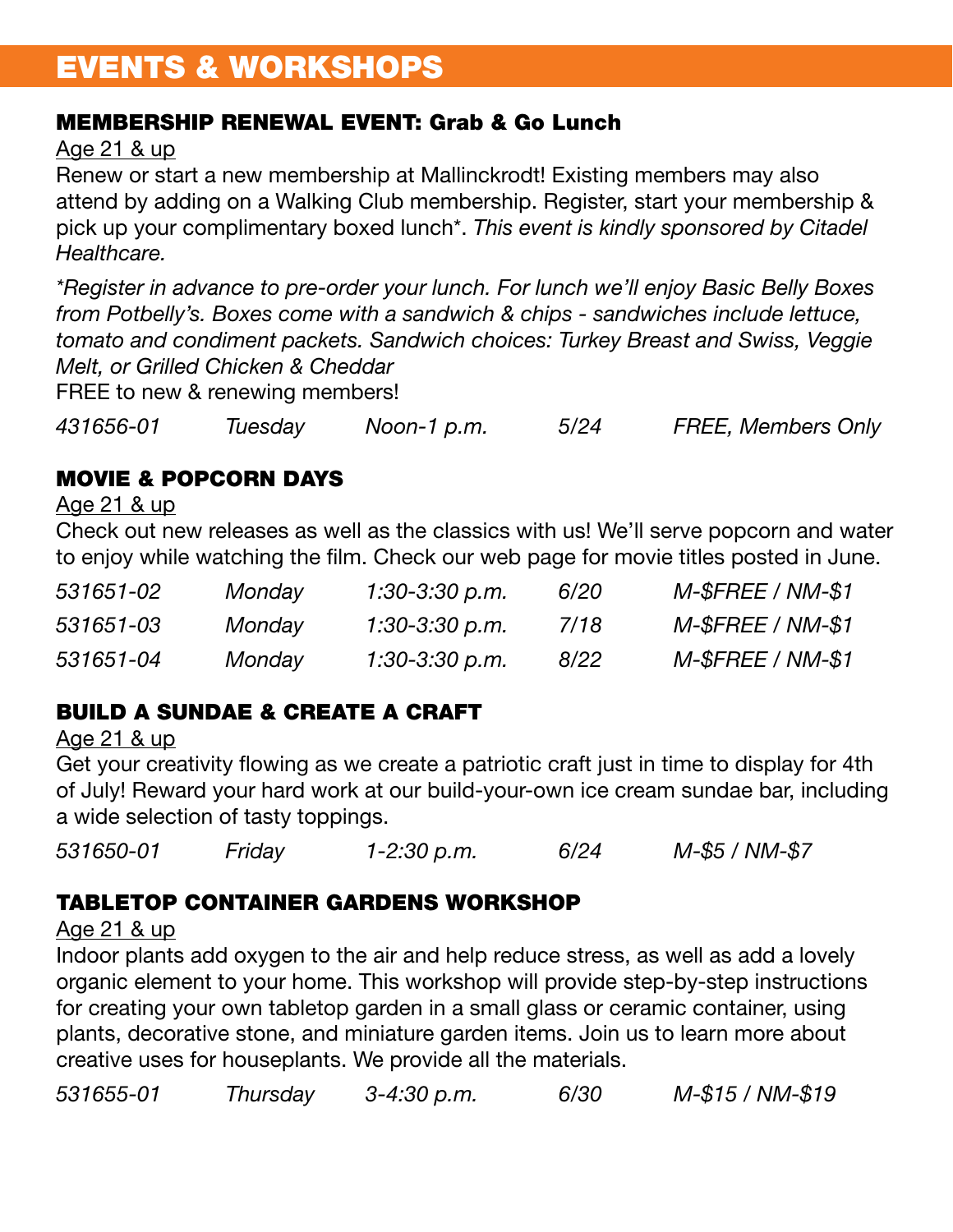### WALKIE TALKIES

#### Age 21 & up

Meet monthly with our staff to walk around our gorgeous gem, Mallinckrodt Park. Get to know us, get your body moving and enjoy some fresh air all at once! Enjoy light refreshments at the end of our walk. Walkie Talkies is free for Mallinckrodt members.

| 531655-01 | Friday | 1-1:30 p.m. | 6/10 | $M$ - $$FREE / NM$ - $$2$ |
|-----------|--------|-------------|------|---------------------------|
| 531655-02 | Friday | 1-1:30 p.m. | 7/15 | $M$ - $$FREE / NM$ - $$2$ |
| 531655-03 | Friday | 1-1:30 p.m. | 8/19 | $M$ -\$FREE / NM-\$2      |

## BINGO!

Age 21 & up

Celebrate summer with the Mallinckrodt Center! We'll play an hour of Bingo with prizes, and enjoy a sweet treat for dessert.

*531659-01 Wednesday 12:30-2 p.m. 7/20 M-\$10 / NM-\$13*

# MEMBERSHIPS & MEMBER BENEFITS

### 2022 MALLINCKRODT MEMBERSHIP

Annual Membership Fee: \$46

Available for ages 50 & up! Mallinckrodt Membership Perks:

- Discounted Mallinckrodt programs, trips & events
- Reservations for the Mallinckrodt Fitness Room
- Mallinckrodt Library access
- Promotional members-only events
- Access to free drop in games and groups:
	- Canasta (Wed. 10 a.m.-Noon)
	- Humanities Discussion Group (Wed. 10 a.m.-Noon)
	- Mah Jong (Fri. 10 a.m.-Noon)

Start your Mallinckrodt membership today - sign up online or contact Lisa Sullivan at *LSULLIVAN@WILPARK.ORG*.

## WALKING CLUB

#### Fee: \$37/year

Join our Walking Club for Mallinckrodt Center members only. Walk indoors this spring at Center Fitness Club, located on the 2nd floor of the Community Recreaton Center, 3000 Glenview Road in Wilmette. Call Mallinckrodt for more information about this fabulous benefit for members!